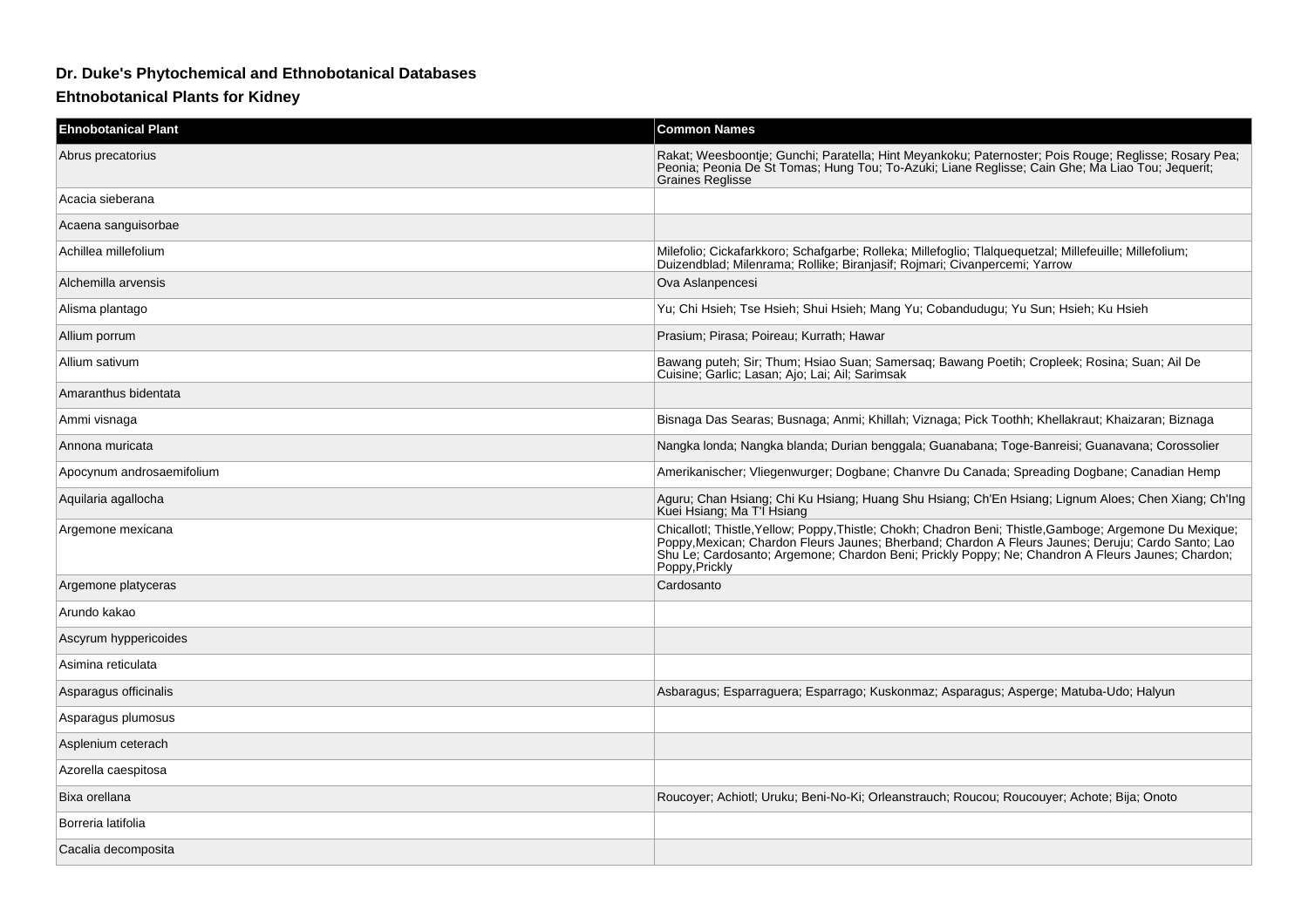| <b>Ehnobotanical Plant</b> | <b>Common Names</b>                                                                                                                                 |
|----------------------------|-----------------------------------------------------------------------------------------------------------------------------------------------------|
| Calendula officinalis      | Qaraqus; Calendula; Mercadela; Maravilla; Oqhuwan; Chin Chan Hua; Tibbi Nergis; Kamisha Bahar;<br>China; To-Kinsen-Ka; Virreina; Aklelmulk; Atunjag |
| Canavalia ensiformis       | Tao Tou; Jackbean; Pois Maldioc; Jack Bean                                                                                                          |
| Capsella bursa-pastoris    | Coban Cantasi; Shepherd'S Purse; Kees Al Rai'Y; Chi Ts'Ai; Pan Y Quesillo; Nazuna; Ti Mi Ts'Ai                                                      |
| Cassia covesii             |                                                                                                                                                     |
| Cassia occidentalis        | Khiyar Shember; Kachang kota; Pois Piante; Shih Chueh Ming; Wang Chiang Nan; Sinamekki; Kasiah;<br>Menting; Senting; Tlalhoaxin                     |
| Cassia tora                | Penitora; Ts'Ao Chueh Ming; Pistache Marron; Cassia, Foetid; Brusca Cimarrona; Gelenggang kechil;<br>Gelenggang padang                              |
| Castanea sativa            | Chestnut; Hsin Li; Mao Li; Castano; Li; Kestane Agaci; Pan Li; Shan Li                                                                              |
| Cenchrus palmeri           |                                                                                                                                                     |
| Chimaphila umbellata       | Doldiges Wintergrun; Winterlieb; Ground Ivy; Skjaerm Vintergron; Pyrole En Ombelle; Chimaphile; Spotted<br>Wintergreen; Pipsissewa; Prince'S Pine   |
| Cibotium barometz          | Penawar; Kou Chi; Penawar jambi                                                                                                                     |
| Cimicifuga racemosa        | Cimicifuga                                                                                                                                          |
| Cinnamomum verum           | Kayu manis; Cinnamon; Tvach Bark; Seylan Tarcini; Malabathron                                                                                       |
| Cissampelos pareira        | Aristoloche Lobee; Liane Patte Cheval; Feuille Coeur; Gasing-gasing; Bejuco De Raton                                                                |
| Citrullus lanatus          | Yang Ch'l Kua; Shuti; Melon D'Eau; Han Kua; Patilla; Watermelon; Raggi; Water Melon; Hsi Kua;<br>Semongka; Qarbuz                                   |
| Citrus acida               | Pai Kuo Chiu                                                                                                                                        |
| Clematis vitalba           | Lienen Krut; Clematide; Berce De L'Avierje; Filbahar; Herbe Aux Gueux                                                                               |
| Clerodendrum triphyllum    |                                                                                                                                                     |
| Clinopodium laevigatum     |                                                                                                                                                     |
| Cnidium monnieri           | Tsao Chi; Ch'lang Mi; She Mi; Hsu; She Ch'Uang; Ma Ch'Uang; Sheng Tu; Hui Ch'Uang; Ssu I                                                            |
| Cochlospermum vitifolium   | Rosa Imperial                                                                                                                                       |
| Coffea arabica             | Cafe; Cafeier; Cafe De Moka; Coffee; Kahve; Kia Fey; Cafe D'Haiti; Cafeto                                                                           |
| Coprosma australis         |                                                                                                                                                     |
| Croton incanus             |                                                                                                                                                     |
| Croton leucophyllus        |                                                                                                                                                     |
| Cudrania triloba           | Che: Che Ken Chiu                                                                                                                                   |
| Cupressus sempervirens     | Cypress; Cipres; Selvi; Cipreste                                                                                                                    |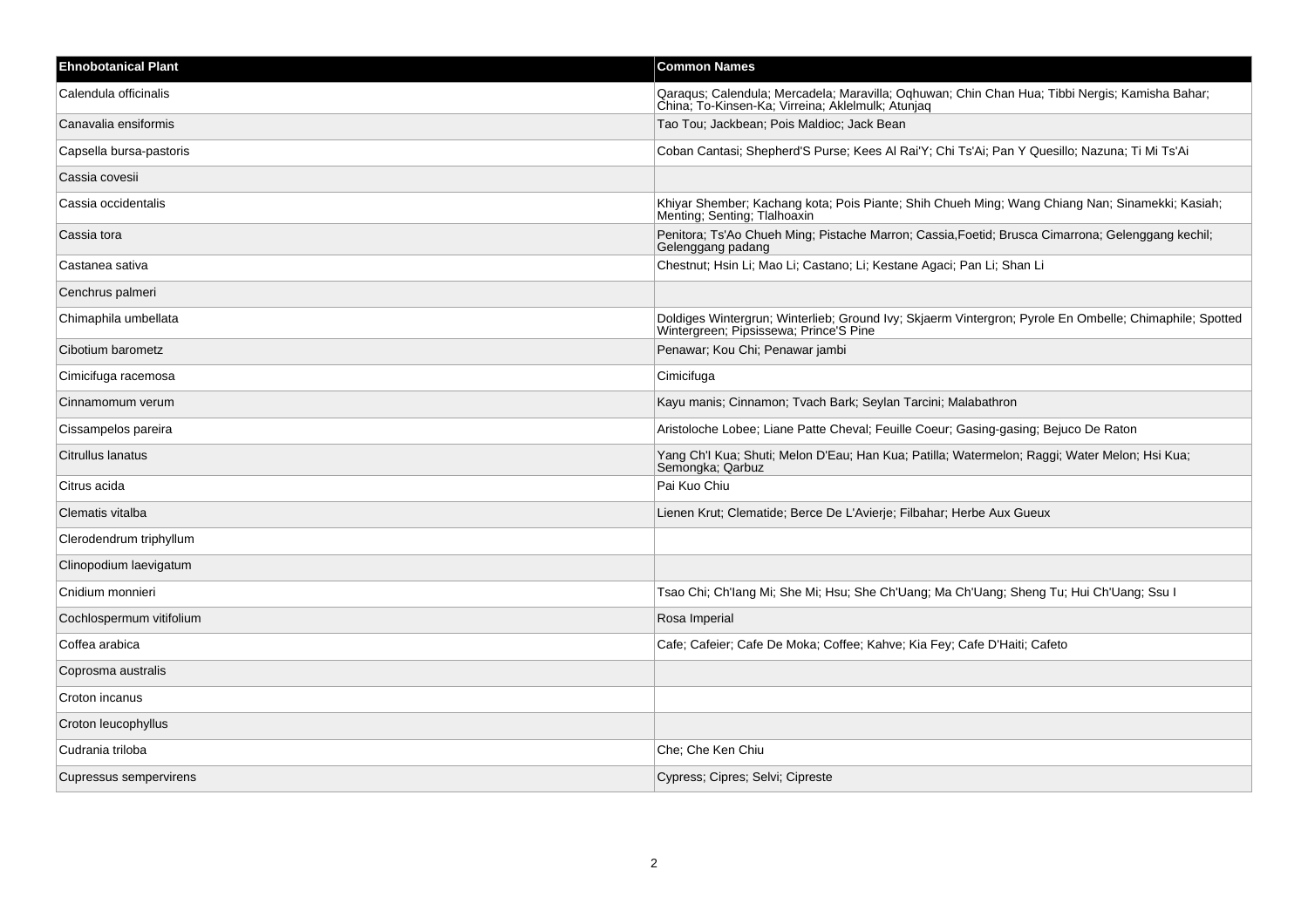| <b>Ehnobotanical Plant</b> | <b>Common Names</b>                                                                                                                                      |
|----------------------------|----------------------------------------------------------------------------------------------------------------------------------------------------------|
| Curculigo orchioides       | Poison Bulb                                                                                                                                              |
| Cuscuta japonica           | Nenasi-Kazura                                                                                                                                            |
| Cynodon dactylon           | Couchgrass; Italyan Ayrigi; Bermudagrass; Grama                                                                                                          |
| Dactyloctenium aegyptium   |                                                                                                                                                          |
| Daucus carota              | Hu Lo Po; Jezar; Zanahoria; Havuc; Yarkuki; Carrot; Djane Racene; Mohrrube; Carot; Hung Lo Po; Carotte;<br>Huang Lo Po; Hawuch; Gaizar                   |
| Desmodium cajanifolia      |                                                                                                                                                          |
| Diospyros virginiana       | Persimmon, Indian; Persimmon                                                                                                                             |
| Dipsacus japonicus         | Ch'Uan Hsu Tuan; Hsu Tuan                                                                                                                                |
| Disciphania calocarpa      |                                                                                                                                                          |
| Drynaria fortunei          |                                                                                                                                                          |
| Eclipta prostrata          | Takasaburo                                                                                                                                               |
| Ehretia tinifolia          |                                                                                                                                                          |
| Equisetum arvense          | Vara De Oro; Horsetail; Cola De Caballo; Equiseto Menor; Prele; Atkuyrugu; At Quyroughi; Thanab Al Khail; Sugina; Wen Ching; Kilkah Asb; Chieh Hsu Ts'Ao |
| Equisetum bogotense        | Yerba Del Platero                                                                                                                                        |
| Erigeron canadensis        | Mawi Pire Otu; Canada Fleabane; Kanaryaotu; Thwail Ath Theeb                                                                                             |
| Eryngium aquaticum         |                                                                                                                                                          |
| Eryngium heterophyllum     |                                                                                                                                                          |
| Eryngium yuccifolium       |                                                                                                                                                          |
| Eryngium yucifolium        |                                                                                                                                                          |
| Eucommia ulmoides          | Totyu; Tu Chung; Mien Ya; Mu Mien                                                                                                                        |
| Euphorbia pekinensis       | Taka-Todai; Ta Chi                                                                                                                                       |
| Exacum lawii               |                                                                                                                                                          |
| Eysenhardtia adenostylis   |                                                                                                                                                          |
| Eysenhardtia polystachya   |                                                                                                                                                          |
| Eysenhardtia texana        |                                                                                                                                                          |
| Fabiana imbricata          | Pichi Herb; Fabianakruid; Fabiana; Fabiane; Pichi; Pichikraut                                                                                            |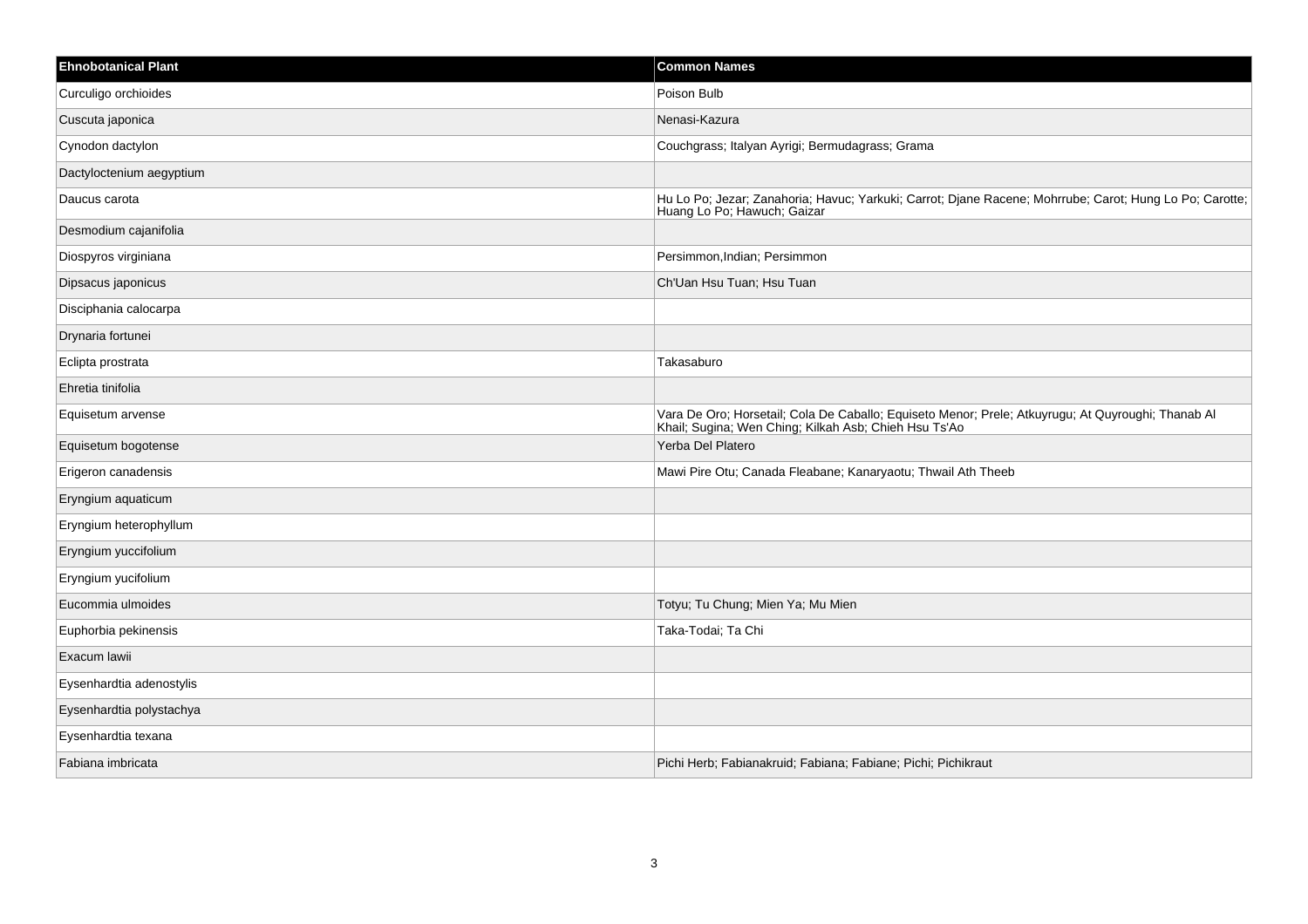| <b>Ehnobotanical Plant</b> | <b>Common Names</b>                                                                                                                                                                                                                                                  |
|----------------------------|----------------------------------------------------------------------------------------------------------------------------------------------------------------------------------------------------------------------------------------------------------------------|
| Foeniculum vulgare         | Adas pedas; Uikyo; Adas landi; Tzu Mo; Hsiao Hui Hsiang; Anis Vert; Shbint; Rezene; Ama-Uikyo; Hinojo;<br>Comino; L'Anis; Hui Hsiang Chiu; Tzu Mu Lo; Fennel; Adas londa; La Nuit; Shih Lo; Shamar; Finocchio<br>Forte; Anis; Kaneer Razbana; Karasu-Uikyo; Raziyane |
| Fragaria virginiana        | Virginia Strawberry                                                                                                                                                                                                                                                  |
| Gardenia jasminoides       | Kuti-Nasi; Ko-Kuti-Nasi; Zhi Zi                                                                                                                                                                                                                                      |
| Glechoma hederaceum        |                                                                                                                                                                                                                                                                      |
| Glehnia littoralis         | Hama-Bohu                                                                                                                                                                                                                                                            |
| Glycine hispida            | Pai Tou                                                                                                                                                                                                                                                              |
| Grindelia squarrosa        | Grindelia; Nebari-Oguruma                                                                                                                                                                                                                                            |
| Guazuma ulmifolia          | Bois D'Orme; Bois D'Homme; Guacima Cimarrona; Guazuma; Orme D'Amerique; Bois De Hetre; Guacima                                                                                                                                                                       |
| Gunnera perpensa           |                                                                                                                                                                                                                                                                      |
| Gynura sarmentosa          |                                                                                                                                                                                                                                                                      |
| Haplopappus fremontii      |                                                                                                                                                                                                                                                                      |
| Hibiscus furcatus          |                                                                                                                                                                                                                                                                      |
| Hydrangea arborescens      | Hydrangea Sauvage; Hydrangea; Wilde Hydrangea; Sevenbarks                                                                                                                                                                                                            |
| Hydrocotyle umbellata      |                                                                                                                                                                                                                                                                      |
| Hymenaea courbaril         | Algarroba; Courbaril; Pois Confiture; Gomme Animee                                                                                                                                                                                                                   |
| Hypericum perforatum       | St John'Swort; Binbirdelikotu; Hiperico                                                                                                                                                                                                                              |
| Hyssopus officinalis       | Yanagi-Hakka; Hyssop; Curdukotu; Hastipippili; Hisopo                                                                                                                                                                                                                |
| Ipomoea batatas            | Satuma-Imo; Batata Hilwah; Batata Doce; Sarilici Patates; Patate; Kan Shu; Patate Douce; Batata; Shan Yu; Keladi; Camote; Patate Des Jardins; Shu Yu; Kan Chiu                                                                                                       |
| Ipomoea stans              |                                                                                                                                                                                                                                                                      |
| Jatropha urens             | Queimadeira; Nettle, White                                                                                                                                                                                                                                           |
| Juglans regia              | Joz; Qoz; Hu T'Ao; Hu Tao; Ch'lang T'Ao; Hei T'Ao; Nogal; Guz; Jawiz; Ceviz Agaci                                                                                                                                                                                    |
| Juglans sieboldiana        | Shan Hu T'Ao                                                                                                                                                                                                                                                         |
| Juniperus communis         | Ardij Aghaji; Havrest; Yoshu-Nezu; Ardic; Enebro; Juniper; A'Ra'R A'Di                                                                                                                                                                                               |
| Juniperus horizontalis     | Cedar                                                                                                                                                                                                                                                                |
| Kigelia africana           |                                                                                                                                                                                                                                                                      |
| Krameria ixina             |                                                                                                                                                                                                                                                                      |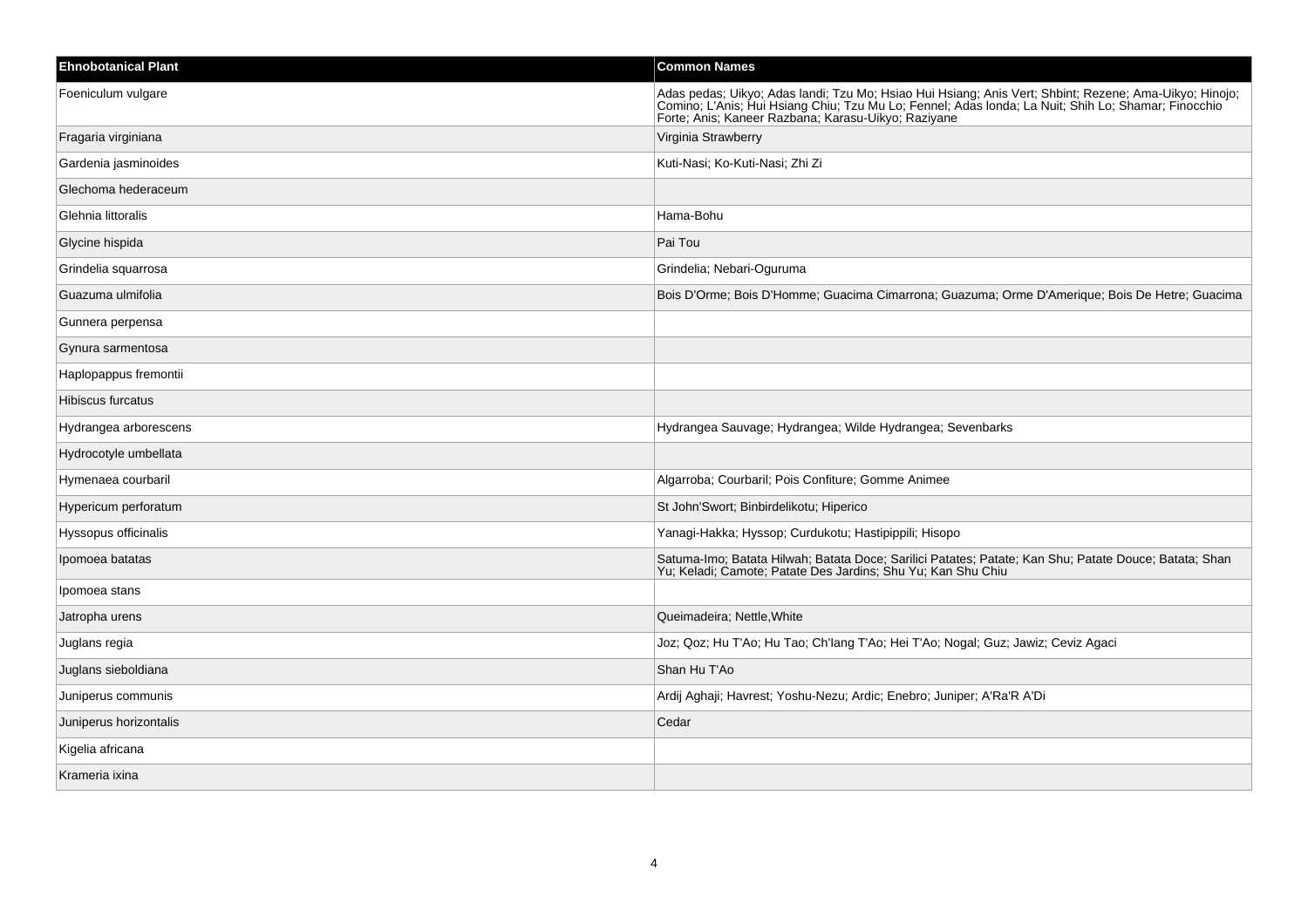| <b>Ehnobotanical Plant</b> | <b>Common Names</b>                                                                                                                                                                                                                     |
|----------------------------|-----------------------------------------------------------------------------------------------------------------------------------------------------------------------------------------------------------------------------------------|
| Lagenandra ovata           |                                                                                                                                                                                                                                         |
| Lamium album               | Deadnettle; Ortiga Muerta; Beyaz Ballibaba; Hsu Tuan                                                                                                                                                                                    |
| Lespedeza cuneata          |                                                                                                                                                                                                                                         |
| Lithospermum officinale    | Tzu Tan; Mijo De Sol; Habb Al Qalb; Taskesenotu; Ti Hsueh; Murasaki; Ya Hsien Ts'Ao; Tzu Ts'Ao;<br><b>Common Gromwell</b>                                                                                                               |
| Lycium chinense            | Kou Chi Chien; Kou Chi Chiu; T'len Ts'Ai; Ti Ku P'l; Kuko; Yang Ju; Hsien Jen Chang; Kou Chi                                                                                                                                            |
| Mahonia repens             | Oregongrape                                                                                                                                                                                                                             |
| Marah oregana              |                                                                                                                                                                                                                                         |
| Marrubium vulgare          | Horehound; Qutainah; Niga-Hakka; Hoarhound; Itsinegiotu; Hashishat Al Kalib; Marrubio                                                                                                                                                   |
| Momordica charantia        | Gule Khandan; Balsam Apple; Peria; Assorossie; Chin Li Chih; Kerela; Sorci; Lai P'U T'Ao; Periok; A'Jayib<br>Al Maasi, Sorossies, Melao De Sao Caetano, Peria laut; Ejinrin; K'U Kua; Balsampear; Sorossie; Sorossi;<br>Pare: Salsamino |
| Morinda citrifolia         | Fromagier; Kemudu; Mekudu; Pache; Bois Douleur; Mengkudu besar; Kudu; Bengkudu; Douleur; Pina De<br>Puerco: Mengkudu                                                                                                                    |
| Morus bombycis             | Yama-Guwa                                                                                                                                                                                                                               |
| Murraya koenigii           |                                                                                                                                                                                                                                         |
| Mussaenda raiatensis       |                                                                                                                                                                                                                                         |
| Nasturtium officinale      | Hurf Al May; Berros; Habb Ar Rashad; Suteresi; Cresson Des Jardins; Cresson De Fontaines; Cresson<br>D'Eau; Watercress; Cress; Water Cresses; Berro; Cresson; Nasturtium; Cresson Du Pays                                               |
| Ocimum basilicum           | Albahaca; Ai K'Ang; Hsiang Ts'Ai; Rainan; Me-Boki; Selaseh hitam; Chahchabram; Lo Le; Raihana; Chiu<br>Ts'Eng T'A; Basilicon; Selaseh; I Tzu Ts'Ao; Raihan Al Malik; Selasih; Feslegen; Basil; Basilic; Selaseh<br>iantan               |
| Ophiopogon japonicum       |                                                                                                                                                                                                                                         |
| Opuntia ficus-indica       | Penca; Hsien Jen Chang; Raquette; Figuier D'Inde; Pricklypear; Tuna; Nopal                                                                                                                                                              |
| Orobanche sp               | Rape, English                                                                                                                                                                                                                           |
| Orthosiphon aristatus      |                                                                                                                                                                                                                                         |
| Orthosiphon spiralis       |                                                                                                                                                                                                                                         |
| Orthosiphon stamineus      | Kumisu-Kutin(Neko-No-Hige); Barbiflora; East Indian Kidney Tree; Kumis Kutjing; Java Tea                                                                                                                                                |
| Panax schinseng            | Schin Seng; Ginseng; Mandragore Coreenne; Shin Seng; Jen Shen                                                                                                                                                                           |
| Peperomia reflexa          |                                                                                                                                                                                                                                         |
| Petroselinum crispum       | Perejil; Parsley; Maydanoz; Persil Vert; Persil                                                                                                                                                                                         |
| Phyllanthus niruri         | Derriere-Dos; Rami buah; Dukong anak (Child pick-a-back; Derriere Dos; Des Dos; Tamalaka; Turi hutan;<br>Quinina Criolla; Memeniran; Meniran; Feuilles La Fievre                                                                        |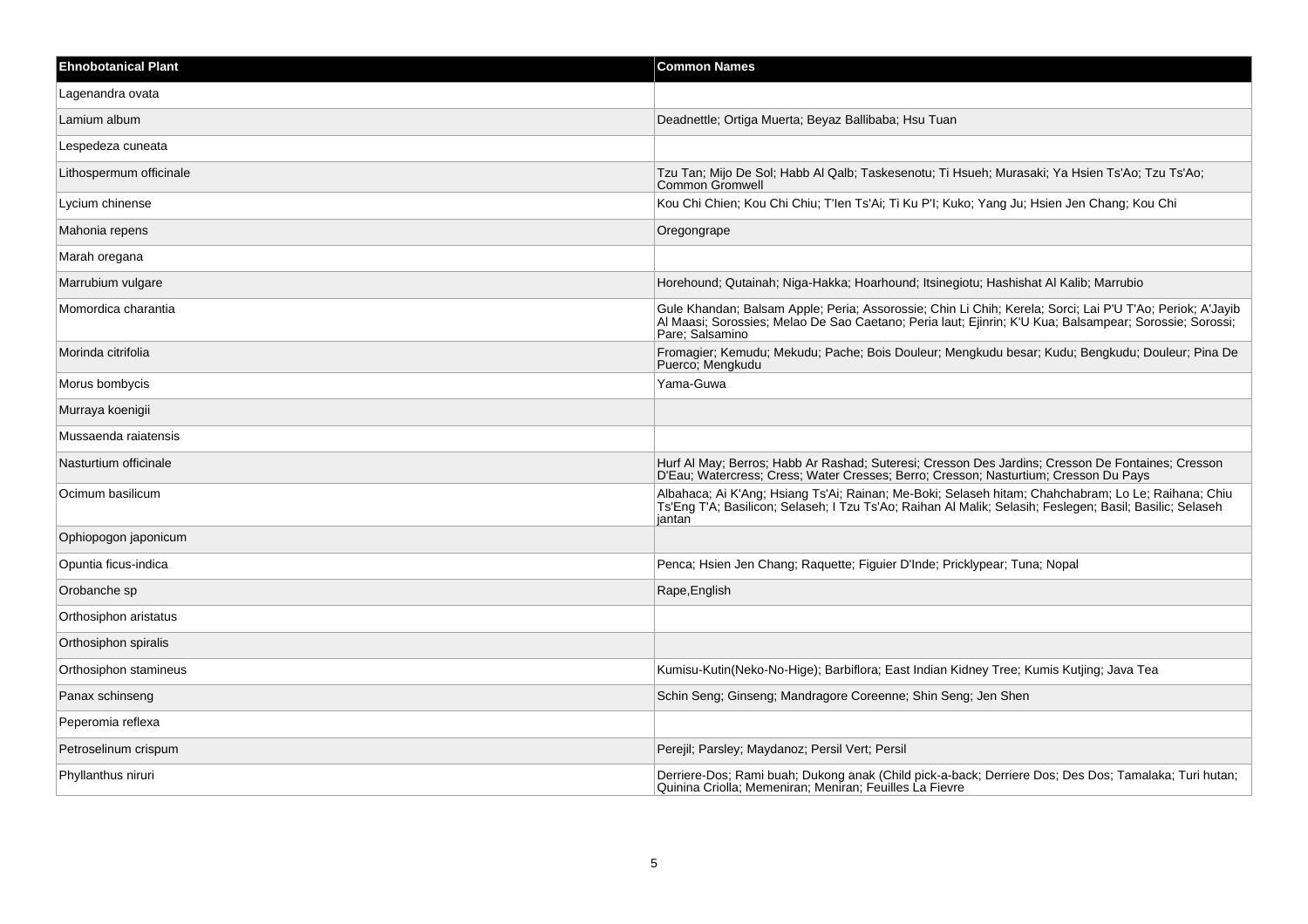| <b>Ehnobotanical Plant</b> | <b>Common Names</b>                                                                                                                                                                                                                                                                                   |
|----------------------------|-------------------------------------------------------------------------------------------------------------------------------------------------------------------------------------------------------------------------------------------------------------------------------------------------------|
| Phyllanthus rosellus       |                                                                                                                                                                                                                                                                                                       |
| Phytolacca esculenta       | Yama-Gobo; Yosyu-Yama-Gobo                                                                                                                                                                                                                                                                            |
| Picea mariana              |                                                                                                                                                                                                                                                                                                       |
| Picea sitchnsis            |                                                                                                                                                                                                                                                                                                       |
| Pimpinella anisum          | Jintan mantis; Pa Yueh Chu; Anisun; Huei Hsiang; Anis; Huai Hsiang; Anason; Anasur; Anisu; Raziyana;<br>Anise                                                                                                                                                                                         |
| Pinus palustris            | Sarala; Longleaf Pine                                                                                                                                                                                                                                                                                 |
| Piper cubeba               | Cubeb; Kemekus; Temekus; Kubabe; Temoekoes; Chabai ekur; Chabai berekur; Lada ekur                                                                                                                                                                                                                    |
| Piper excelsum             |                                                                                                                                                                                                                                                                                                       |
| Piper longum               | Pi Po; Pi P'O Mu; Pepper, Long; Long Pepper; Uzun Biber                                                                                                                                                                                                                                               |
| Piper methystichum         | Kava                                                                                                                                                                                                                                                                                                  |
| Piper umbellatum           | Bumbu; Bumbo; Caisemon; Segumbar urat; Lemba; Dombo                                                                                                                                                                                                                                                   |
| Pithecellobium unguis-cati |                                                                                                                                                                                                                                                                                                       |
| Pityrogramma calomelanos   |                                                                                                                                                                                                                                                                                                       |
| Plantago asiatica          | Oba-Ko                                                                                                                                                                                                                                                                                                |
| Plantago major             | Llanten; Lisan Al Hamal; Sei Ohr Re; Bazir Dam Bil; Plantain; Tarkuz; Sangkubah; Oba-Ko; Gechi Qulaghi;<br>Ekur anjing (Dog tail); Buyuk Sinirliot; Sembung otot; Wegerlich; Suri pandak; Ch'E Ch'len; Sangkuwah;<br>Meloh kiloh; Sangka buwah; Daum sejumbok; Llanten Mayor; Otot ototan; Arnoglossa |
| Plantago ovata             | Riblah; Gechi Qulaghi; Zibad                                                                                                                                                                                                                                                                          |
| Pleurophora pungens        |                                                                                                                                                                                                                                                                                                       |
| Polygonum amplexicaule     |                                                                                                                                                                                                                                                                                                       |
| Polygonum aviculare        | Knotweed; Habbat Al Rae'Y; Asa Al Rae'Y; Knowgrass; Pien Hsu; Nana Shwana; Centinodia; Miti-Yanagi;<br>T'leh Sien Ts'Ao; Hemero Tea; Kus Karabugdayi                                                                                                                                                  |
| Polygonum hydropiper       | Daun senahun; Smartweed; Subiberi; Yanagi-Tade; Pimienta Acuatica; Pweve D'Ewe                                                                                                                                                                                                                        |
| Polygonum multiflorum      | Ho Chou Wu; Ho Shou Wu; Turu-Dokudami; She Chien Ts'Ao                                                                                                                                                                                                                                                |
| Polypodium barometz        | Scythian Lamb; Kou Chi                                                                                                                                                                                                                                                                                |
| Polypodium maritimum       |                                                                                                                                                                                                                                                                                                       |
| Pomaderris elliptica       | Kumarahou                                                                                                                                                                                                                                                                                             |
| Populus balsamifera        | Hai T'Ung; Tacamahaca; Tz'U T'Ung; Balm Of Gilead; Balsam Poplar                                                                                                                                                                                                                                      |
| Portulaca oleracea         | Coupe-Pied; Suberi-Hiyu; Beldroega; Pourpier Commun; Purslane; Berbin; Parpinah; Gelang pasir;<br>Verdolaga; Ancharupa; Semizotu; Coupier; Porcelana; Pourpier; Krokot; Ma Ch'lh Hsien; Perpine                                                                                                       |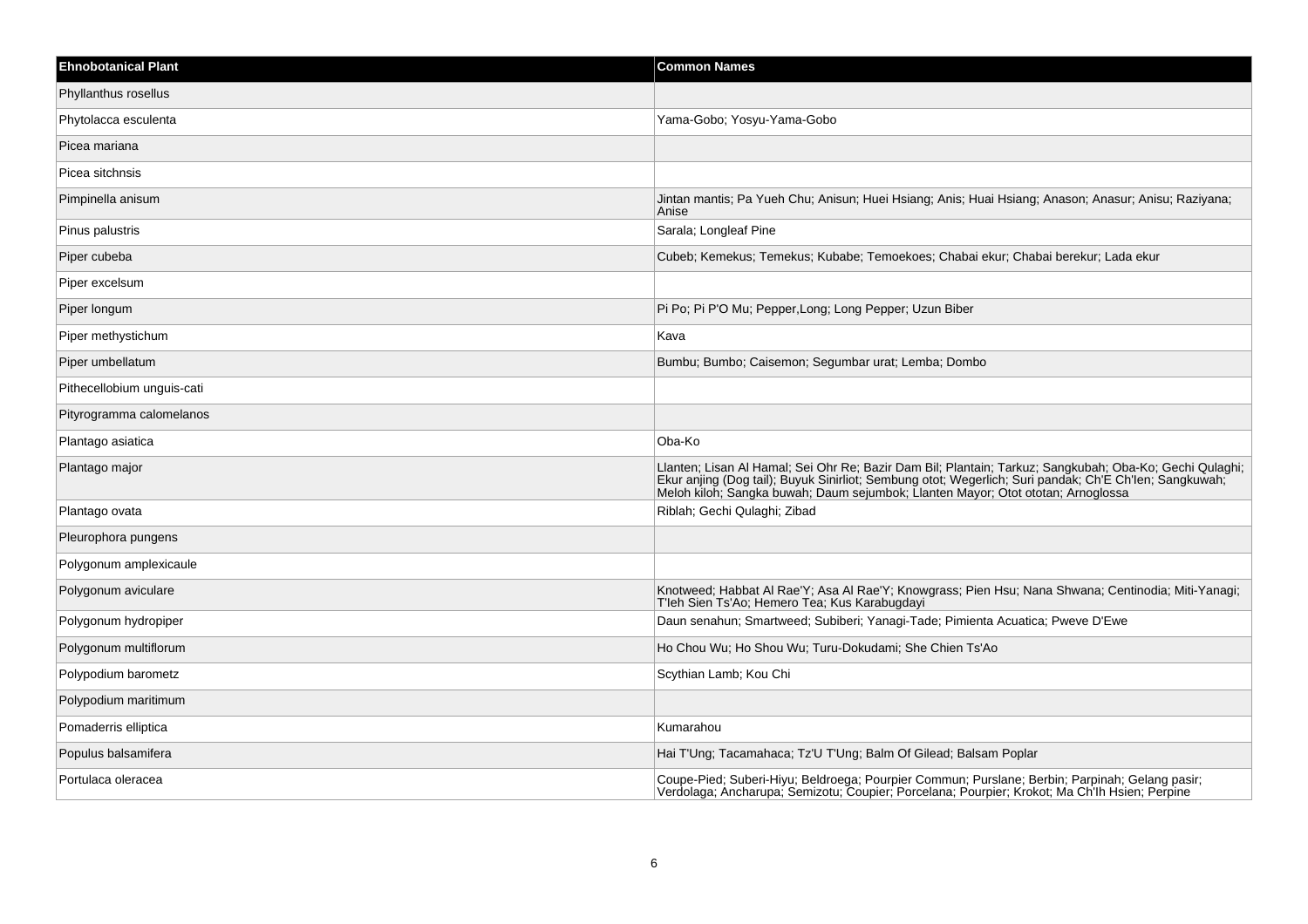| <b>Ehnobotanical Plant</b> | <b>Common Names</b>                                                                                                                                                |
|----------------------------|--------------------------------------------------------------------------------------------------------------------------------------------------------------------|
| Portulaca quadrifida       | Kremi; Rumput segan; Rebha leoka; Memaniran puteh; Purslane                                                                                                        |
| Potentilla anserina        | Silberweed; Genserich; Gumusu Besparmak; Tansy, Wild; Yerba Plateada                                                                                               |
| Potentilla fruticosa       | <b>Bush Cinquefoil</b>                                                                                                                                             |
| Psoralea corylifolia       | Pha Cot Chi; P'O Ku Chih; Cot Chu; Pu Ku Chih; Ku Tzu                                                                                                              |
| Psoralea pubescens         |                                                                                                                                                                    |
| Pterocarpus pallidus       | Vleugelvruchtboom                                                                                                                                                  |
| Puya gummifera             |                                                                                                                                                                    |
| Randia cinerea             |                                                                                                                                                                    |
| Randia echinocarpa         |                                                                                                                                                                    |
| Ranunculus scleratus       | Cloffing; Shih Lung Jui; K'U Chin; Ti Shen; Shui Chin; Crowfoot, Acrid                                                                                             |
| Rehmannia glutinosa        | Sheng Ti Huang; Kaikei-Zio; Sheng Di; Akaya-Zio; Ti Huang; Shu Ti Huang; Ti Huang Chiu                                                                             |
| Rhododendron fortunei      | Yeh P'l P'A                                                                                                                                                        |
| Rhus aromatica             | Kokulu Sumak Agaci; Fragrant Sumach                                                                                                                                |
| Ribes americanum           |                                                                                                                                                                    |
| Rosa laevigata             | Naniwa-Ibara; Chin Ying Tsu                                                                                                                                        |
| Rubia tinctorum            | Seiyo-Akane; Rubia; Boyacikoku; Madder                                                                                                                             |
| Rudbeckia laciniata        | Cone Flower                                                                                                                                                        |
| Salmalia malabarica        | Mu Mien Shu                                                                                                                                                        |
| Salvia coccinea            |                                                                                                                                                                    |
| Salvia macrophylla         |                                                                                                                                                                    |
| Sapindus saponaria         | Jaboncill; Bois Savonette                                                                                                                                          |
| Sarracenia flava           | Pitchrplant                                                                                                                                                        |
| Sassafras albidum          | Sassafras; Sasafras                                                                                                                                                |
| Scaphium scaphigerum       | P'Ang Ta Hai; An Nan Tzu; Ta T'Ung Kuo; Ta Hai Tzu                                                                                                                 |
| Schkuhria pinnata          |                                                                                                                                                                    |
| Scoparia dulcis            | Teh makao (Macao tea); Balai Doux; Pokok delis; Mastuerzo; Ginje menir; Cancharagua; Pokok kelambu<br>(Gray plant); Ginje jepun; Bunyiga; Cha padang (Opening tea) |
| Selaginella lepidophylla   |                                                                                                                                                                    |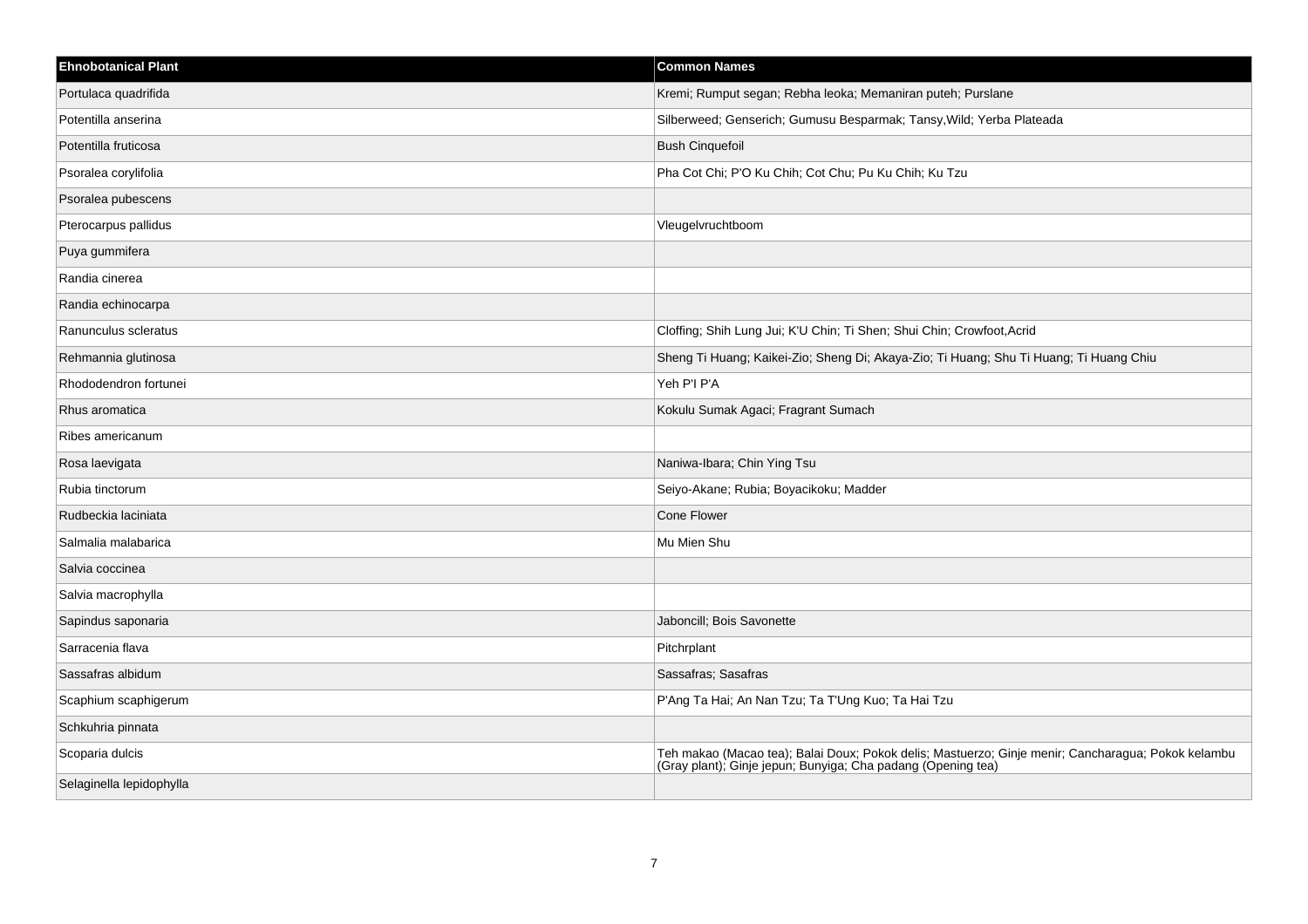| <b>Ehnobotanical Plant</b> | <b>Common Names</b>                                                                                                                                                                                                                                                                                     |
|----------------------------|---------------------------------------------------------------------------------------------------------------------------------------------------------------------------------------------------------------------------------------------------------------------------------------------------------|
| Selinum monnieri           | Ha Ma Ze Ri                                                                                                                                                                                                                                                                                             |
| Senecio aureus             | Amerikan Kanaryaotu; Liferoot; Squawweed; Golden Ragwort                                                                                                                                                                                                                                                |
| Senecio bellidifolius      | Chucaca                                                                                                                                                                                                                                                                                                 |
| Sesamum indicum            | Ooli; Jijiri; Tila; Kundij; Wijen; Kunji; Ajonjoli; Sesame; Haholi; Susam; Bijan; Lenga; Pai Yu Ma; Hoholi;<br>Jungeoline; Goma; Ma K'U Ping; Hu Ma; Ch'Ing Jang; Hei Yu Ma; Simsim; Jojoli                                                                                                             |
| Setaria viridis            | Hsiao Mi; Hsien Su; Su                                                                                                                                                                                                                                                                                  |
| Smilax aristolochiaefolia  | Sarsaparilla                                                                                                                                                                                                                                                                                            |
| Smilax moranensis          |                                                                                                                                                                                                                                                                                                         |
| Solanum mammosum           | Berenjena De Gallina; Tentation Neg'Sotte; Berenja De Teta; Pomme Zombi; Pomme D'Amour; Tete Jeune<br>Fille; Amourette Batarde; Terong susu (Nipple eggplant); Calabacita; Tetin Jeune Fille; Morelle Molle;<br>Pichichio                                                                               |
| Solanum melongena          | K'Un Lun Kua; Eggplant; Lo Su; Terong manis (Sweet eggplant); Terong ungu (Purple eggplant);<br>Melongene; Strychnos Kepaios; Berengene; Berengena; Berengine; Nasu; Terong hijau (Green eggplant);<br>Beregene; Ch'leh Ken; Nasubi; Baingan; Belinjele; Aubergine; Berenjena; Enchong; Ch'leh          |
| Solanum nigrum             | Terong meranti; Lanman; Lanman Noir; T'len Ch'leh Tzu; Lung K'Uei; E'Nab Adh Dhib; Yerba Mora;<br>Alaman; Lanment; L'Homme; Morete; T'len P'Ao Ts'Ao; Black Nightshade; Gurkamai; Morelle Noir; Hierba<br>Mora; Solatro Nero; Morell<br>Lanman; E'Nab Ath Tha'Lab; Lao Ya Yen Ching Ts'Ao; Enab Ez Zhib |
| Solanum nodum              |                                                                                                                                                                                                                                                                                                         |
| Spathodea campanulata      |                                                                                                                                                                                                                                                                                                         |
| Spergularia rubra          | Red Sandwort; Arenaria Roja; U'Shba Hamra                                                                                                                                                                                                                                                               |
| Stachys officinalis        | Betony; Bathenien; Betonica; Betoniye; Bishopwort                                                                                                                                                                                                                                                       |
| Symplocos tinctoria        | Horse Sugar                                                                                                                                                                                                                                                                                             |
| Taraxacum officinale       | Pu Gong Ying; Khas Berri; Maitiainen; Seiyo-Tanpopo; Diente De Leon; Kara Hindiba; Dandelion; Pissenlit;<br>Hindiba Berri; P'O Kung Ying; Chin Tsan Ts'Ao; Kou Ju Ts'Ao; P'U Kung Ying; Chiang Nou Ts'Ao; Huang<br>Hua Ti Ting                                                                          |
| Tarchonanthus camphoratus  | <b>Hottentot Tobacco</b>                                                                                                                                                                                                                                                                                |
| Tephrosia piscatoria       |                                                                                                                                                                                                                                                                                                         |
| Tephrosia purpurea         | Indigo, Wild; Purple Tephrosia                                                                                                                                                                                                                                                                          |
| Theobroma cacao            | Cacao; Chocolate; Cacao Criollo; Cacao Forastero; Kakao; Cacaoyer                                                                                                                                                                                                                                       |
| Tiarella cordifolia        | Miterwort; Coolwort; Tiarella; False Mitrewort                                                                                                                                                                                                                                                          |
| Tribulus alatus            |                                                                                                                                                                                                                                                                                                         |
| Trigonella foenum-graecum  | Hu Lu Pa; K'U Tou; Boyotu; Fenugreek; Foenum Graecum; Kelabat; Koroha; Helba; Halva; Alholva; Shimli;<br>Chinagreye                                                                                                                                                                                     |
| Triumfetta semitriloba     | Cadillo Chiquito                                                                                                                                                                                                                                                                                        |